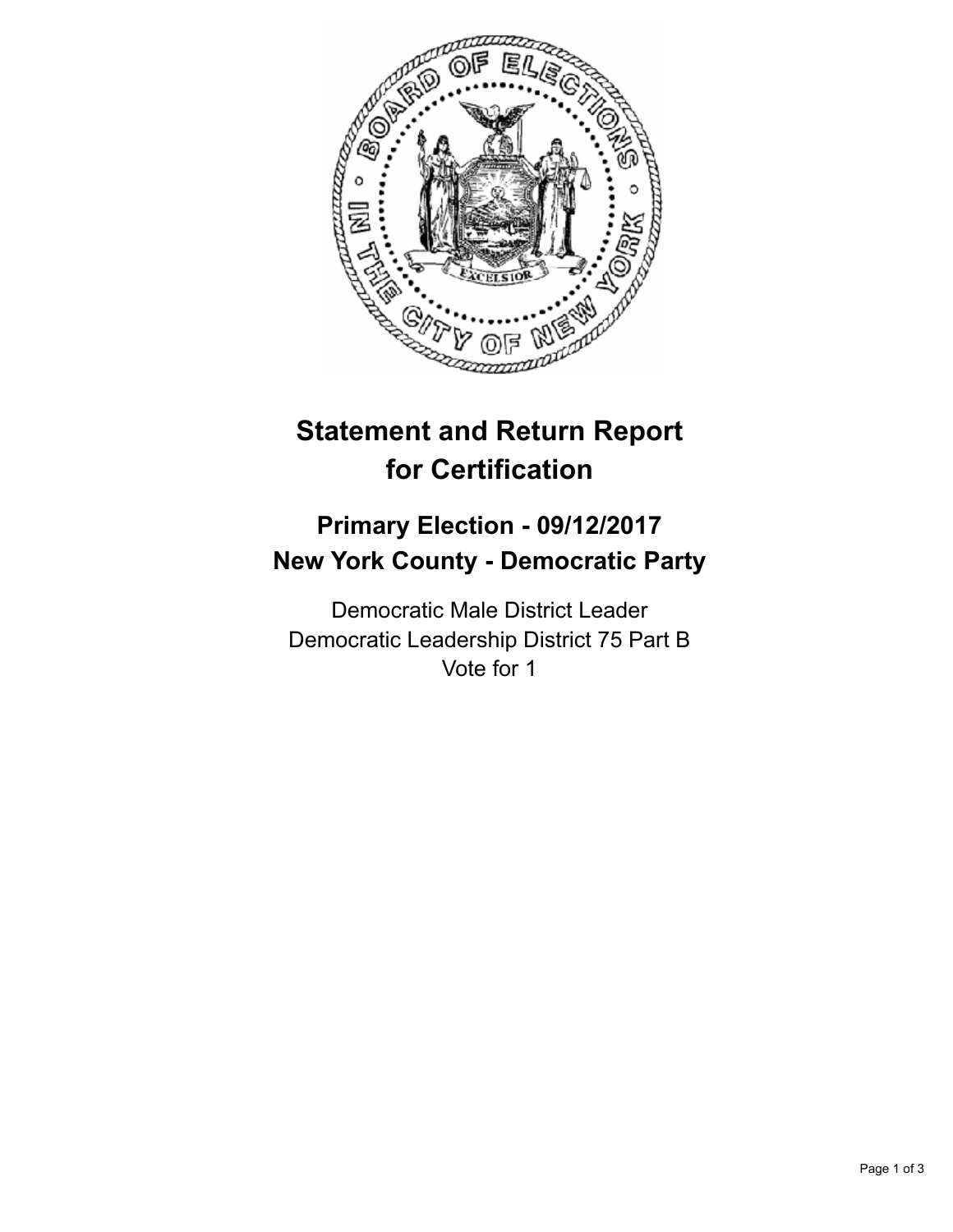

## **Assembly District 75**

| <b>PUBLIC COUNTER</b>                                    | 4,123        |
|----------------------------------------------------------|--------------|
| <b>MANUALLY COUNTED EMERGENCY</b>                        | 0            |
| <b>ABSENTEE / MILITARY</b>                               | 151          |
| <b>AFFIDAVIT</b>                                         | 27           |
| <b>Total Ballots</b>                                     | 4,301        |
| Less - Inapplicable Federal/Special Presidential Ballots | 0            |
| <b>Total Applicable Ballots</b>                          | 4,301        |
| <b>MICKEY SPILLANE</b>                                   | 1,463        |
| THOMAS D. SHANAHAN                                       | 1,829        |
| ANDREA MITCHELL (WRITE-IN)                               | 1            |
| DAVID C EISENBACH (WRITE-IN)                             | 1            |
| JENNIFER BERG (WRITE-IN)                                 | 1            |
| JESSE LAUTER (WRITE-IN)                                  | $\mathbf{1}$ |
| <b>JIMMY MCMANUS (WRITE-IN)</b>                          | 1            |
| KEITH POWERS (WRITE-IN)                                  | 1            |
| MAX YESTON (WRITE-IN)                                    | 1            |
| SEAN TAYLOR (WRITE-IN)                                   | 1            |
| SHERRI MAXMAN (WRITE-IN)                                 | 1            |
| UNATTRIBUTABLE WRITE-IN (WRITE-IN)                       | 3            |
| <b>VEGAN GAINS (WRITE-IN)</b>                            | 1            |
| YETTA KURLAND (WRITE-IN)                                 | 1            |
| <b>Total Votes</b>                                       | 3,306        |
| Unrecorded                                               | 995          |